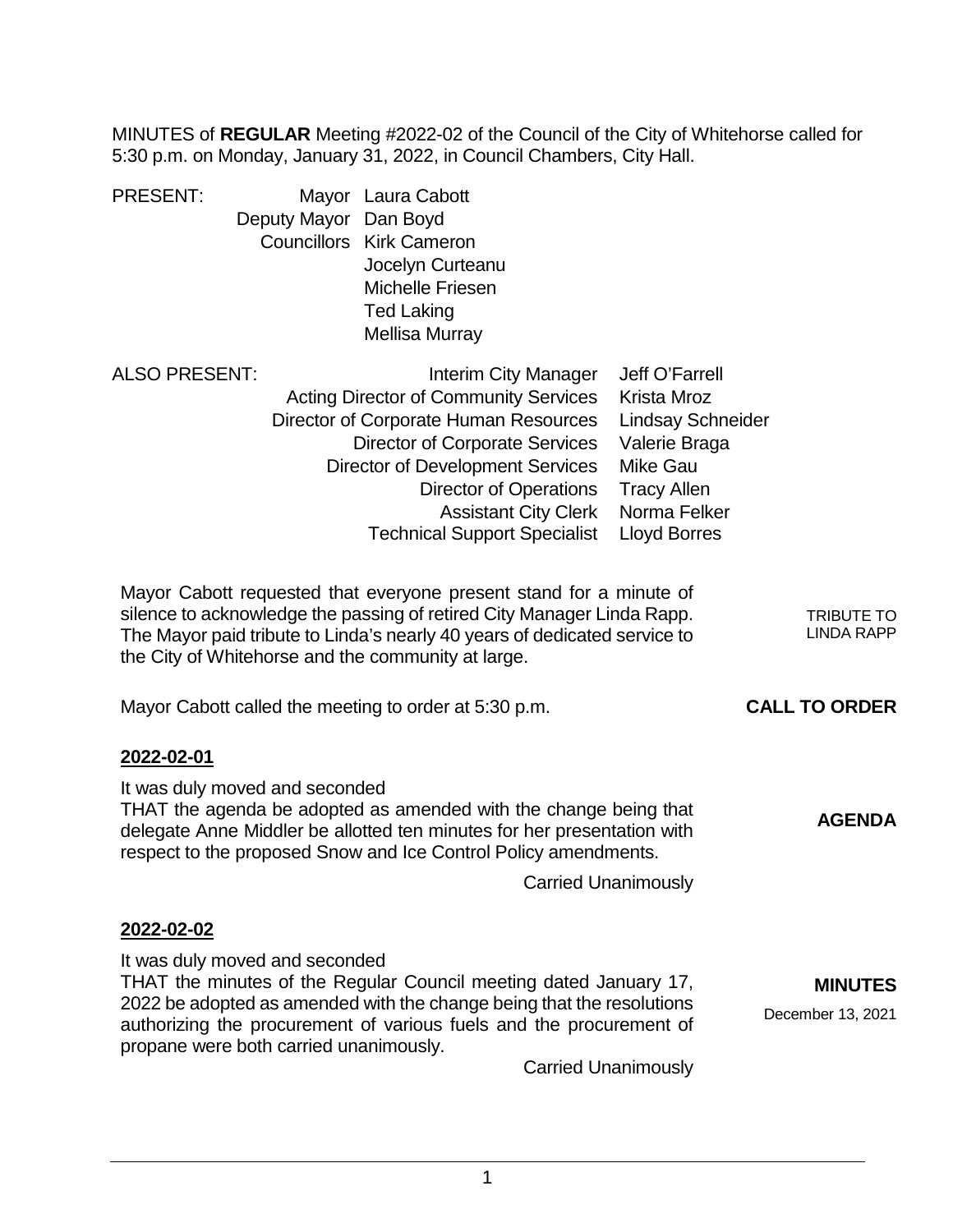# **DELEGATE SUBMISSIONS**

Anne Middler addressed Council to request that the maintenance policies with respect to multi-use trails be reviewed as current practices make trails unusable for kick-sledding. She noted that removing snow down to bare pavement promotes the formation of icy conditions which then require the application of grit to mitigate slip risks. The current Trail Maintenance Policy actually requires the application of grit immediately after the snow is cleared, even if the exposed surface is not icy. Ms. Middler stated that when trails are groomed to leave a few centimetres of compacted snow on the surface, no winter users are excluded from using them. A compacted snow surface is good for cyclists, walkers and kicksledders. Ms. Middler asked that the proposed maintenance for the Downtown Escarpment Trail be modified so that it will still be usable by kicksledders

ANNE MIDDLER Proposed Amendments to Snow and Ice Control Policy

# **STANDING COMMITTEE REPORTS**

### **City Budget Committee**

Mayor Cabott presented the budget speech for the 2022 Operating and Maintenance Budget and the Provisional Budgets for 2023 and 2024. The budget totals just over \$93.4 million and includes a residential tax increase of 2.65 percent.

MAYOR'S OPERATING BUDGET ADDRESS For Information Only

# **Corporate Services Committee**

### **2022-02-03**

It was duly moved and seconded THAT the City Seal be affixed to the 2021 Tax Lien Summary List to authenticate the list. 2021 TAX LIEN LIST

Carried Unanimously

### **2022-02-04**

It was duly moved and seconded

THAT Bylaw 2022-05, a bylaw to amend the 2021 to 2024 Capital Expenditure Program with respect to budget adjustments made throughout 2021, be brought forward for consideration under the bylaw process; and

THAT Bylaw 2022-06, a bylaw to amend the 2021 Operating and Maintenance Program with respect to budget adjustments made throughout 2021, be brought forward for consideration under the bylaw process.

Carried Unanimously

BRING FORWARD 2021 UMBRELLA BUDGET AMENDMENT BYLAWS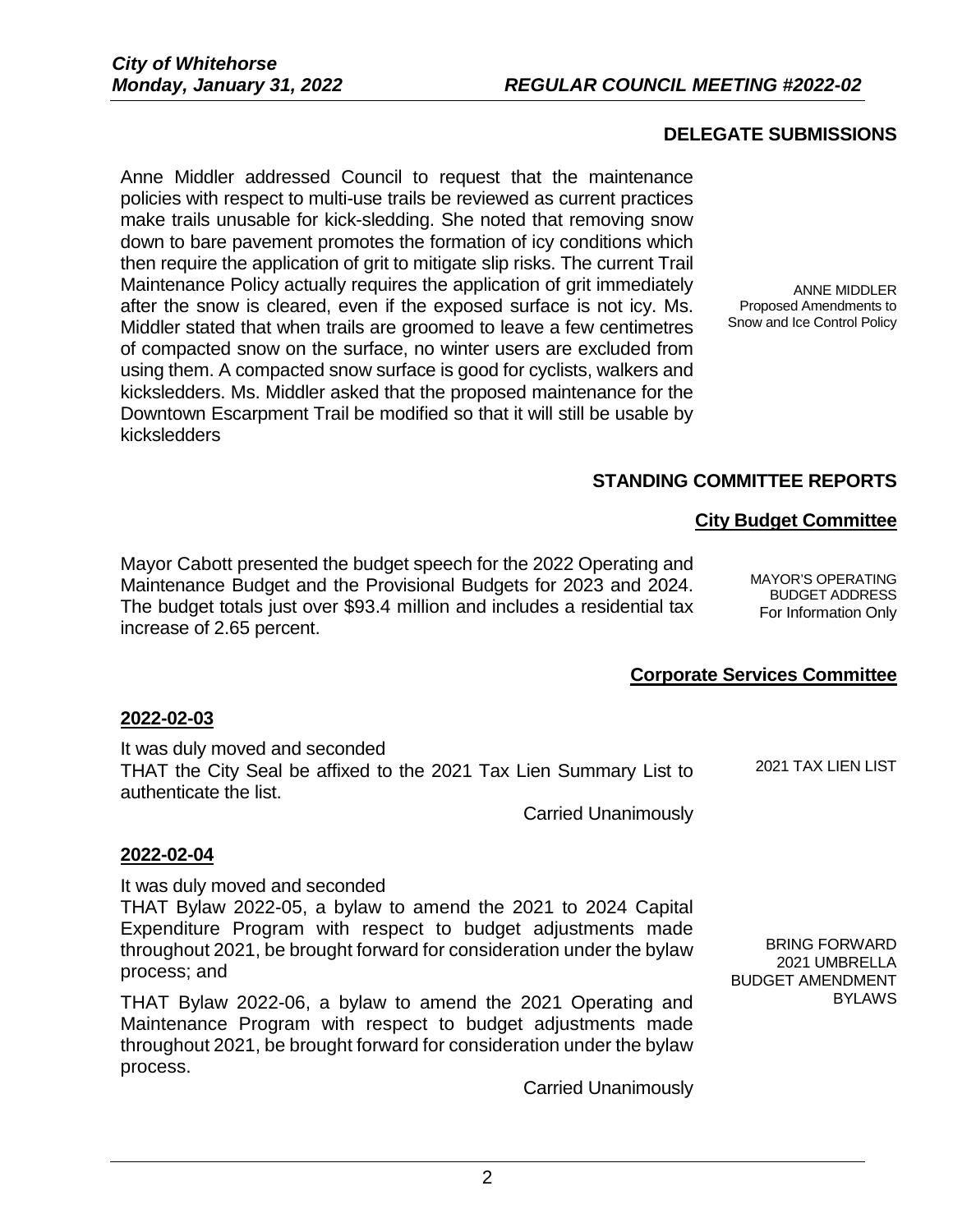# **2022-02-05**

It was duly moved and seconded THAT Bylaw 2022-07 a bylaw to authorize the write-off of uncollectible accounts, be brought forward for consideration under the bylaw process.

Carried Unanimously

### **2022-02-06**

It was duly moved and seconded

THAT Administration is hereby authorized to commence the procurement for the Livingstone Lagoon Desludging project.

Carried Unanimously

A Committee member acknowledged that in the current climate there are huge challenges and risks associated with the City Hall Renovation project, and suggested that a unique management plan be developed to do everything possible to stay within the current budget.

It was also suggested that regular updates to Council should be provided, and that a technical briefing should be given to the media.

The consensus of the Committee was to direct that a Council and Administration Roundtable Meeting be scheduled in the near future to allow for further discussion on the City Hall Renovation project.

**COMMENCE** PROCUREMENT Livingstone Lagoon Desludging Project

BRING FORWARD A BYLAW TO WRITE OFF UNCOLLECTIBLE ACCOUNTS

CITY HALL RENOVATION AND SERVICE BUILDING PROJECT For Information Only

# **City Planning Committee**

There was no report from the City Planning Committee. There was no Report

# **Development Services Committee**

A Committee member spoke of the impact that the COVID-19 pandemic has had on local businesses, and more particularly on the food and beverage sector. It was noted that the mitigation measures adopted by Council last year were for that calendar year only, and many businesses were not able to access measures such as the pop-up patio program because the application process was too onerous and the costs too steep. The suggestion was made that Council should be looking at options to mitigate the impacts of the new restrictions and allow businesses to recoup their losses.

The Mayor suggested that Council members examine the information presented to Council last year and bring forward suggestions for amendments if situations have changed.

COVID-19 IMPACT ON BUSINESSES

For Information Only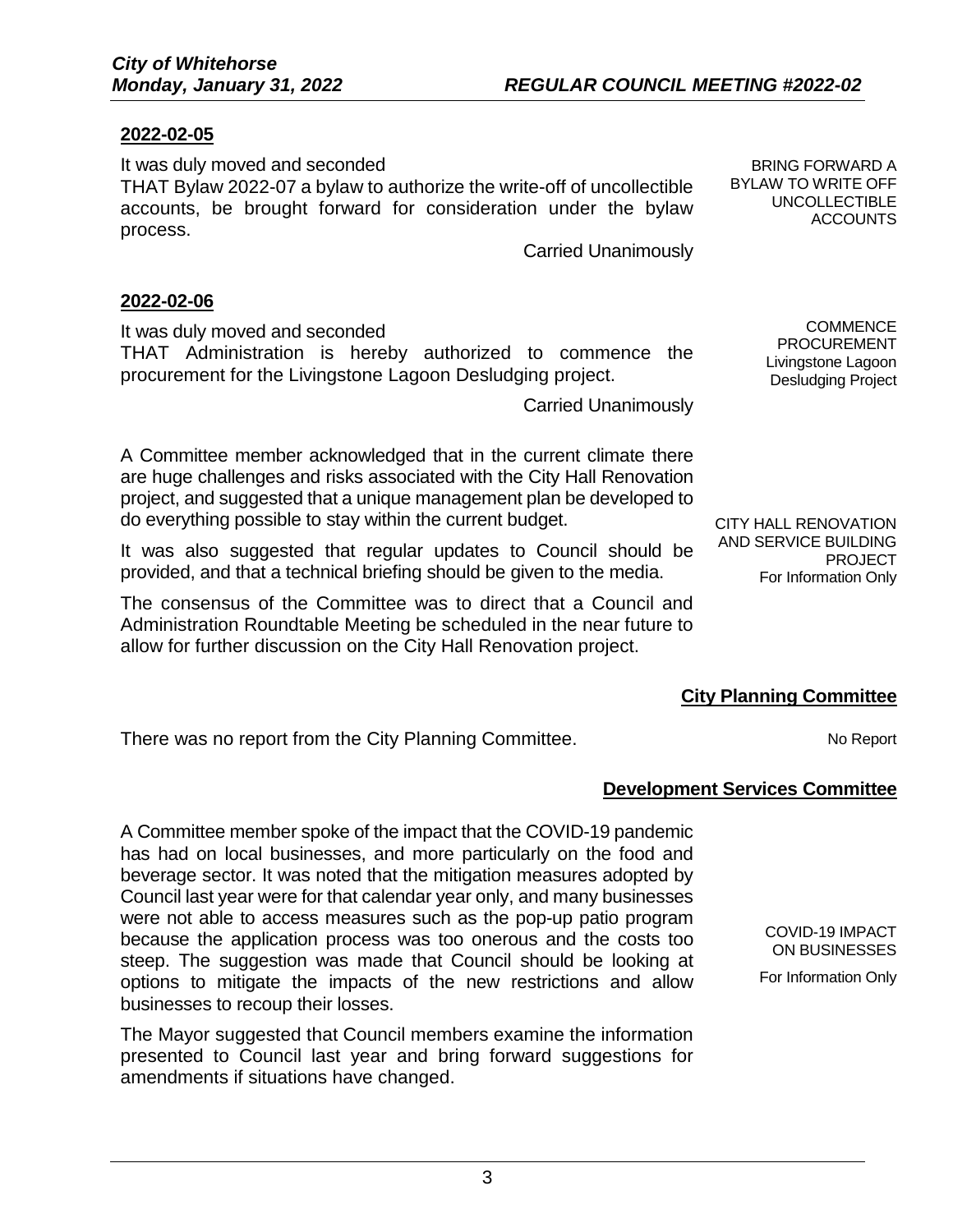# **City Operations Committee**

### **2022-02-07**

It was duly moved and seconded

THAT the Snow and Ice Control Policy be amended by adding the Lower Escarpment paved path and the Granger-Hillcrest Connector Trail to the trails maintained in accordance with Appendix "C".

Carried Unanimously

Administration advised that the two trails proposed to be added to the City's maintenance cycles are a response to requests from residents and various community associations for better maintenance of active transportation infrastructure. While a broader review of the policy will be required before additional trails can be added to the maintained list, these two trails can be maintained this winter within existing budgets.

Administration confirmed that the Trail Maintenance Policy requires that trails maintained by the Parks department be sanded immediately after the snow is removed. However, the Downtown Escarpment trail will be maintained by the Transportation department, and that department's maintenance standard specifies the use of sand or gravel only on an asneed basis. It was noted that trail maintenance will be done with a Bobcat, and therefore the snow will be removed down to bare pavement.

Council members discussed the concerns raised by the delegate, but the consensus was to proceed with the amendment as proposed.

# **Community Services Committee**

Mayor Cabott proclaimed Wednesday, January 26th, 2022 to be *Bell*  **Let's Talk Day** in the City of Whitehorse.

In response to questions raised, Administration advised that under current restrictions groups booking space in City facilities have been asked to cancel their bookings until the end of January. Cancelation fees are not being charged, and when access is resumed the groups will be re-booked into their original space. The booking office is maintaining frequent contact with user groups in order to get as many users into the facilities as possible.

For groups such as the curling club that operate under a lease agreement, the terms of the lease do not provide for circumstances where the group can't use the facility and therefore cannot raise the revenue necessary to meet the lease requirements. It is likely that there will be financial impacts for every sport and recreation organization throughout the territory, and therefore some relief may be offered by the Government of Yukon.

AMEND SNOW AND ICE CONTROL POLICY Add Trails to Appendix "C"

**Discussion** 

COVID-19 IMPACTS ON RECREATION For Information Only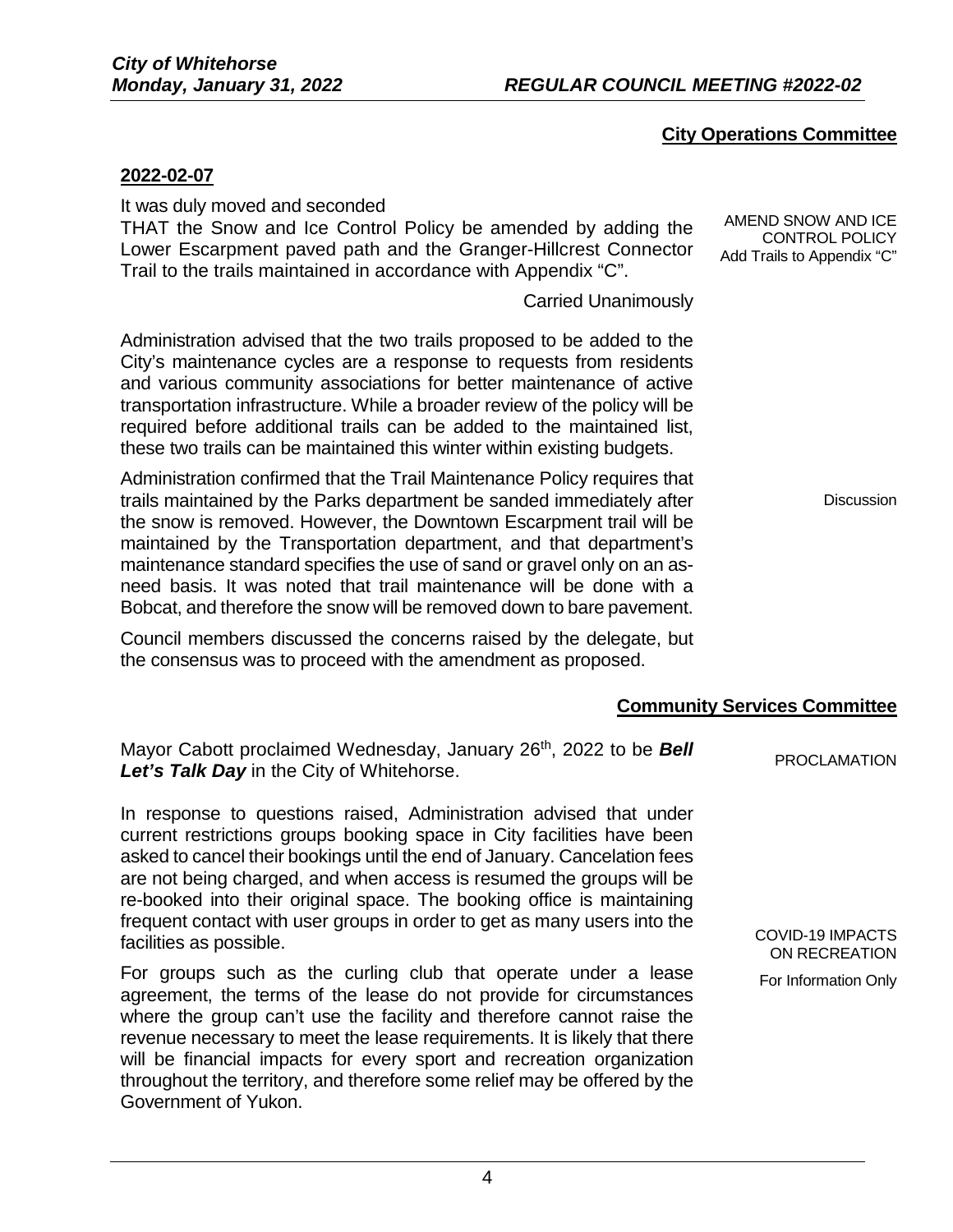A Committee member advised that many people have expressed their appreciation for the City's ongoing maintenance of the Millennium Trail.

MILLENNIUM TRAIL For Information Only

# **Public Health and Safety Committee**

On behalf of the Yukon Status of Women Council and the Yukon Women's Coalition, Aja Mason and Jonna Reaume provided a highlevel summary of the Taxi Safety Report in an audio-only presentation to the Committee. The report indicates that formal channels to report violence are not adequate to present a true picture, and a way to communicate regularly to City Council is needed.

To prioritize the recommendations in the report, it was recommended that Council establish an advisory committee composed of community members who could work with the recommendations and develop a roadmap. It was further recommended that such a committee should include an indigenous representative since aboriginal women are disproportionately mentioned in the report's findings.

A Committee member noted that the current Vehicle for Hire Bylaw addresses driver safety but not passenger safety, and suggested that the bylaw be reviewed from a public safety and passenger perspective. It was also noted that video recordings are only required to be retained for a period of seven days, and the suggestion was made that this time frame is inadequate.

It was also noted that the recordings are video only and therefore verbal comments are not captured. It was suggested this should be considered in any review of safety requirements.

Administration advised that a Council and Administration Roundtable meeting has been scheduled for early March to further discuss the issue of taxi safety and possible amendments to the Vehicle for Hire Bylaw.

A Committee member noted that opioid use is killing our youth as well as other community members, and asked what the City can do to help.

Administration advised that at present the City is lending support to agencies leading the charge, and the Mayor has been participating in discussions with other agencies. In the meantime, the City can ensure that naloxone training and kits are up to date and their availability increased, along with increased signage in City facilities.

Additionally, the City can also regularize fire and life safety inspections at multi-tenancy buildings in conjunction with other regulatory partners, and utilize social media platforms to carry partner messages.

### TAXI SAFETY REPORT

For Information Only

OPIOID CRISIS For Information Only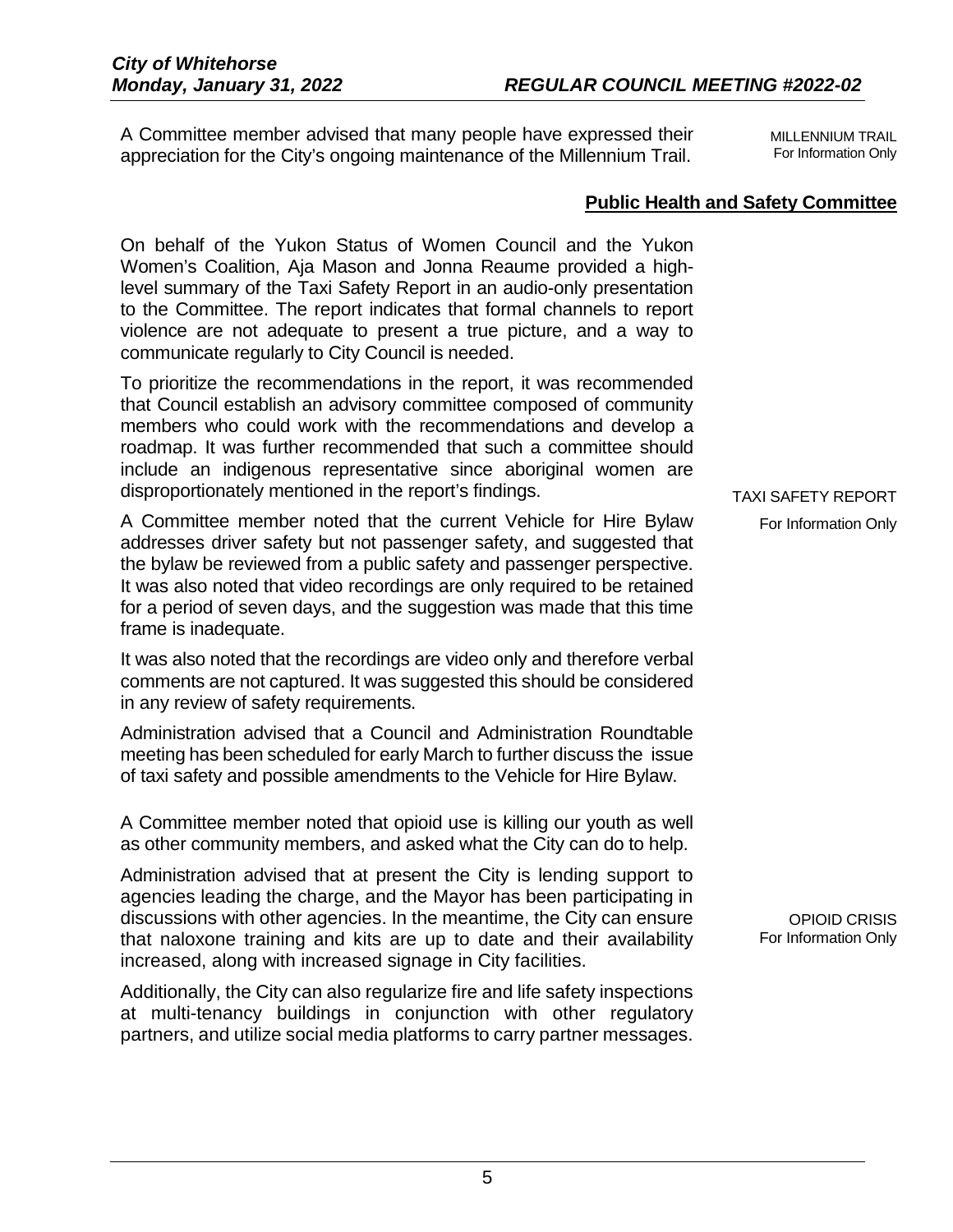# **BYLAWS**

**BYLAW 2022-04** 2021 UMBRELLA GRANT BYLAW THIRD READING

| 2022-02-08 |  |
|------------|--|
|            |  |

It was duly moved and seconded THAT Bylaw 2022-04, a bylaw to authorize the allocation of various grants for the year 2021, having been read a first and second time, now be given third reading.

Carried Unanimously

### **2022-02-09**

It was duly moved and seconded

### THAT Bylaw 2022-09, a bylaw to rename two streets in the Whistle Bend Subdivision, having been read a first and second time, now be given third reading.

Carried  $(6 - 1)$ 

A Council member noted that the names being changed are based on a theme that has historical significance for the City, and the connotations associated with them are not primarily negative. Other members stated that the name changes reflect the City's values of inclusivity and a desire to make residents and visitors feel welcome.

In response to questions raised, Administration advised that street names for the next phases of Whistle Bend will be chosen from the list of vessels that has been used for naming streets in this subdivision. The remaining names will be scrutinized with a more inclusive lens before being proposed.

| <b>IN FAVOUR</b> | Mayor Cabott, Councillors Boyd, Curteanu, Friesen, |          |
|------------------|----------------------------------------------------|----------|
|                  | Laking and Murray                                  | Recorded |
| <b>OPPOSED</b>   | <b>Councillor Cameron</b>                          |          |

### **2022-02-10**

It was duly moved and seconded THAT Bylaw 2022-05, a bylaw to amend the 2021 to 2024 Capital Budget to authorize expenditures that vary from the approved Capital Expenditure Program, be given first reading.

Carried Unanimously

# **2022-02-11**

It was duly moved and seconded THAT Bylaw 2022-05, a bylaw to amend the 2021 to 2024 Capital Budget to authorize expenditures that vary from the approved Capital Expenditure Program, be given second reading.

Carried Unanimously

### **BYLAW 2022-09**

RENAME TWO STREETS IN WHISTLE BEND THIRD READING

**Discussion** 

Vote

### **BYLAW 2022-05**

2021 UMBRELLA CAPITAL BUDGET AMENDMENTS

FIRST READING

**BYLAW 2022-05**

SECOND READING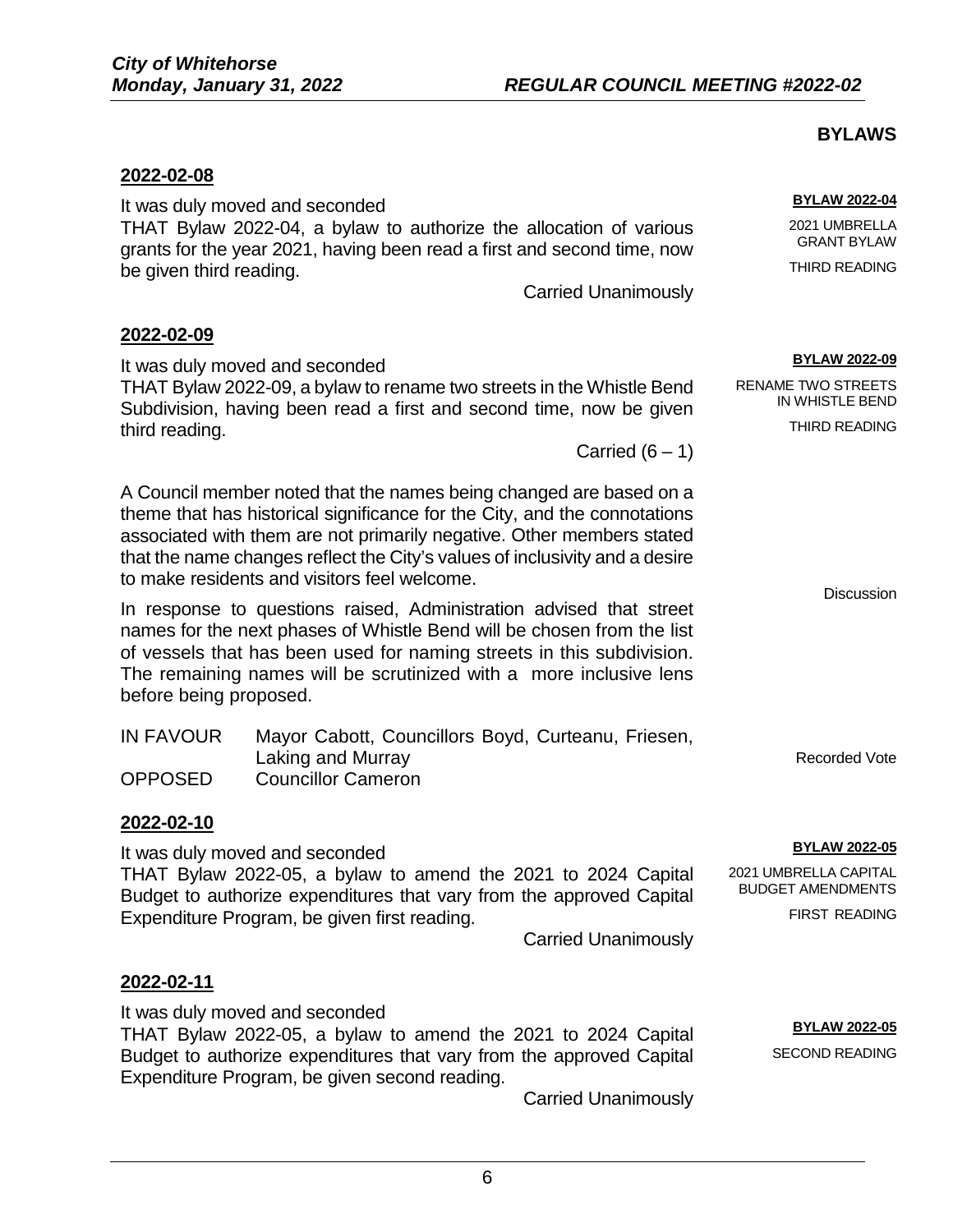# **2022-02-12**

|                                                                                                                                                                                                                                                            | <b>BYLAW 2022-06</b>                                                             |
|------------------------------------------------------------------------------------------------------------------------------------------------------------------------------------------------------------------------------------------------------------|----------------------------------------------------------------------------------|
| It was duly moved and seconded<br>THAT Bylaw 2022-06, a bylaw to amend the 2021 to 2023 Operating<br>Budget to authorize expenditures that vary from the approved Operating                                                                                | 2021 UMBRELLA<br>OPERATING BUDGET<br><b>AMENDMENTS</b>                           |
| Expenditure Program, be given first reading.<br><b>Carried Unanimously</b>                                                                                                                                                                                 | <b>FIRST READING</b>                                                             |
| 2022-02-13                                                                                                                                                                                                                                                 |                                                                                  |
| It was duly moved and seconded<br>THAT Bylaw 2022-06, a bylaw to amend the 2021 to 2023 Operating<br>Budget to authorize expenditures that vary from the approved Operating<br>Expenditure Program, be given second reading.<br><b>Carried Unanimously</b> | <b>BYLAW 2022-06</b><br><b>SECOND READING</b>                                    |
| 2022-02-14                                                                                                                                                                                                                                                 |                                                                                  |
| It was duly moved and seconded<br>THAT Bylaw 2022-07, a bylaw to authorize the write-off of uncollectible<br>accounts, be given first reading.<br><b>Carried Unanimously</b>                                                                               | <b>BYLAW 2022-07</b><br><b>WRITE OFF BYLAW</b><br><b>FIRST READING</b>           |
| 2022-02-15                                                                                                                                                                                                                                                 |                                                                                  |
| It was duly moved and seconded<br>THAT Bylaw 2022-07, a bylaw to authorize the write-off of uncollectible<br>accounts, be given second reading.<br><b>Carried Unanimously</b>                                                                              | <b>BYLAW 2022-07</b><br><b>SECOND READING</b>                                    |
| 2022-02-16                                                                                                                                                                                                                                                 |                                                                                  |
| It was duly moved and seconded<br>THAT Bylaw 2022-01, a bylaw to adopt the 2022 annual Operating<br>Budget and the provisional budgets for 2023 and 2024, be given first<br>reading.<br><b>Carried Unanimously</b>                                         | <b>BYLAW 2022-01</b><br>2022 TO 2024<br>OPERATING BUDGET<br><b>FIRST READING</b> |
| 2022-02-17                                                                                                                                                                                                                                                 |                                                                                  |
| It was duly moved and seconded<br>THAT Bylaw 2022-02, a bylaw to levy taxes for the year 2022, be given<br>first reading.                                                                                                                                  | <b>BYLAW 2022-02</b><br>2022 TAX LEVY<br><b>FIRST READING</b>                    |
| <b>Carried Unanimously</b>                                                                                                                                                                                                                                 |                                                                                  |